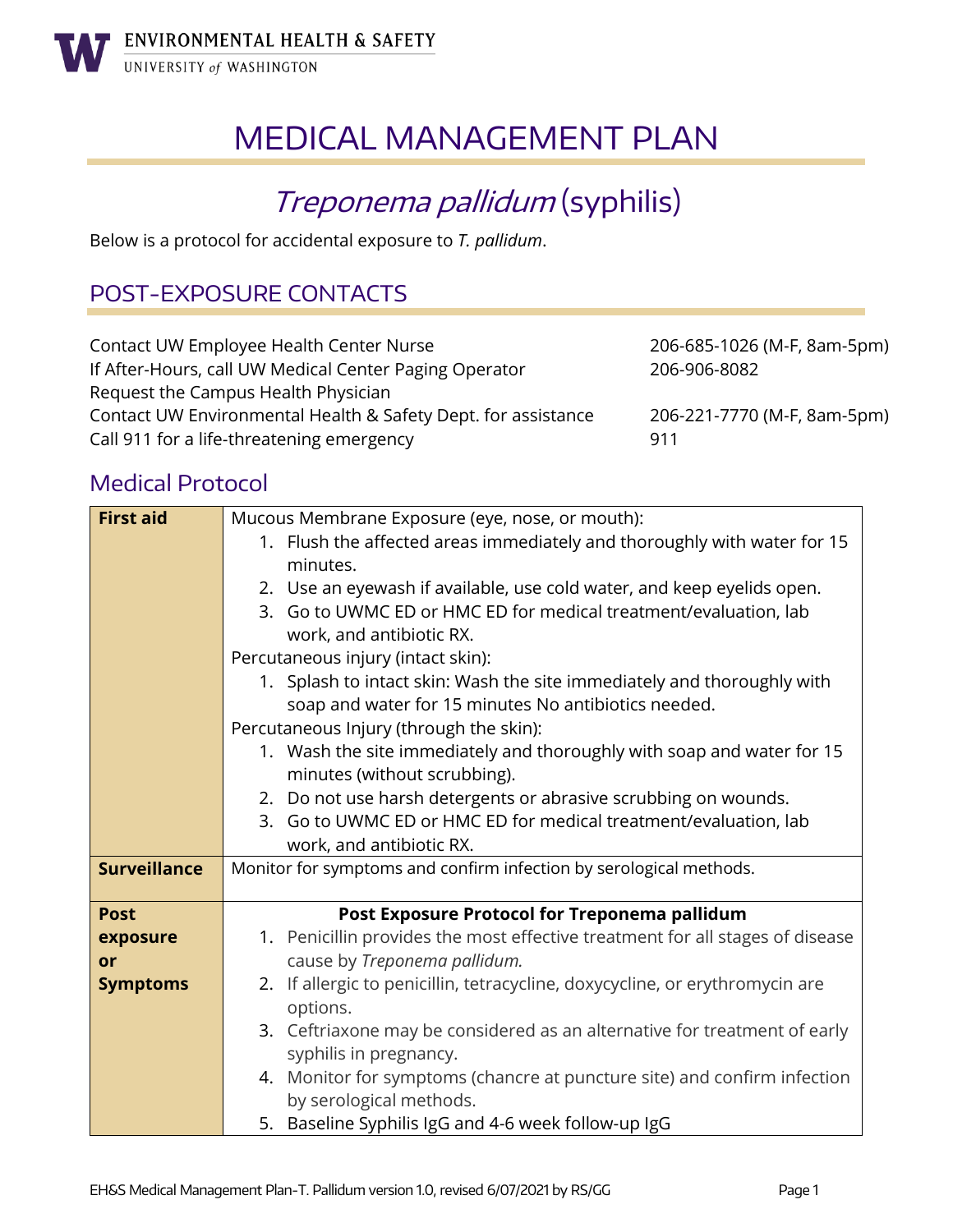

ENVIRONMENTAL HEALTH & SAFETY

UNIVERSITY of WASHINGTON

| <b>Treatment</b> | Recommended Treatment:                                                            |
|------------------|-----------------------------------------------------------------------------------|
|                  | 1. Amoxicillin 3.5g and Probenecid 1.0 g taken STAT                               |
|                  | If penicillin allergic:                                                           |
|                  | 2. Doxycycline 100mg PO bid for 14 days                                           |
| <b>Reporting</b> | Report all accidents, injuries and near miss events as soon as possible on the UW |
|                  | Online Accident Reporting System.                                                 |

## BACKGROUND INFORMATION

#### Mode of transmission

Primary hazards for laboratory exposure are via accidental parenteral inoculation and droplet exposure on mucous membranes. Experimentally-infected animals are a potential source of infection. All subspecies of *Treponema pallidum* can be transmitted through direct contact with active lesions.

#### Infectious dose

57 organisms by injection.

#### Incubation period

Incubation is from 10 days to 3 months (usually 3 weeks).

#### Communicability

Treponema pallidum is transmitted by direct contact with active lesions; healed lesions are not infective. T pallidum pallidum is also spread through sexual contact, and from a pregnant mother to her child. T pallidum endemicum is also communicable through mucous membrane contact, and is occasionally transmitted vertically.

#### Vaccines

No vaccine currently available.

#### **Characteristics**

*Treponema pallidum* is a spirochete bacterium belonging to the *Spirochaetaceae* family. The three subspecies *(Treponema pallidum pallidum*, *Treponema pallidum endemicum*, and *Treponema pallidum pertenue)* are all morphologically indistinguishable and have an approximate diameter of 0.18  $\mu$ m and length of 6-20  $\mu$ m.

#### Signs and Symptoms

Diverse clinical manifestations; initial genital tract (or skin) lesion followed by disseminated lesions and cardiovascular and neurologic problems; CNS disease manifested as acute syphilitic meningitis; infection during pregnancy results in fetal death and numerous birth defects.